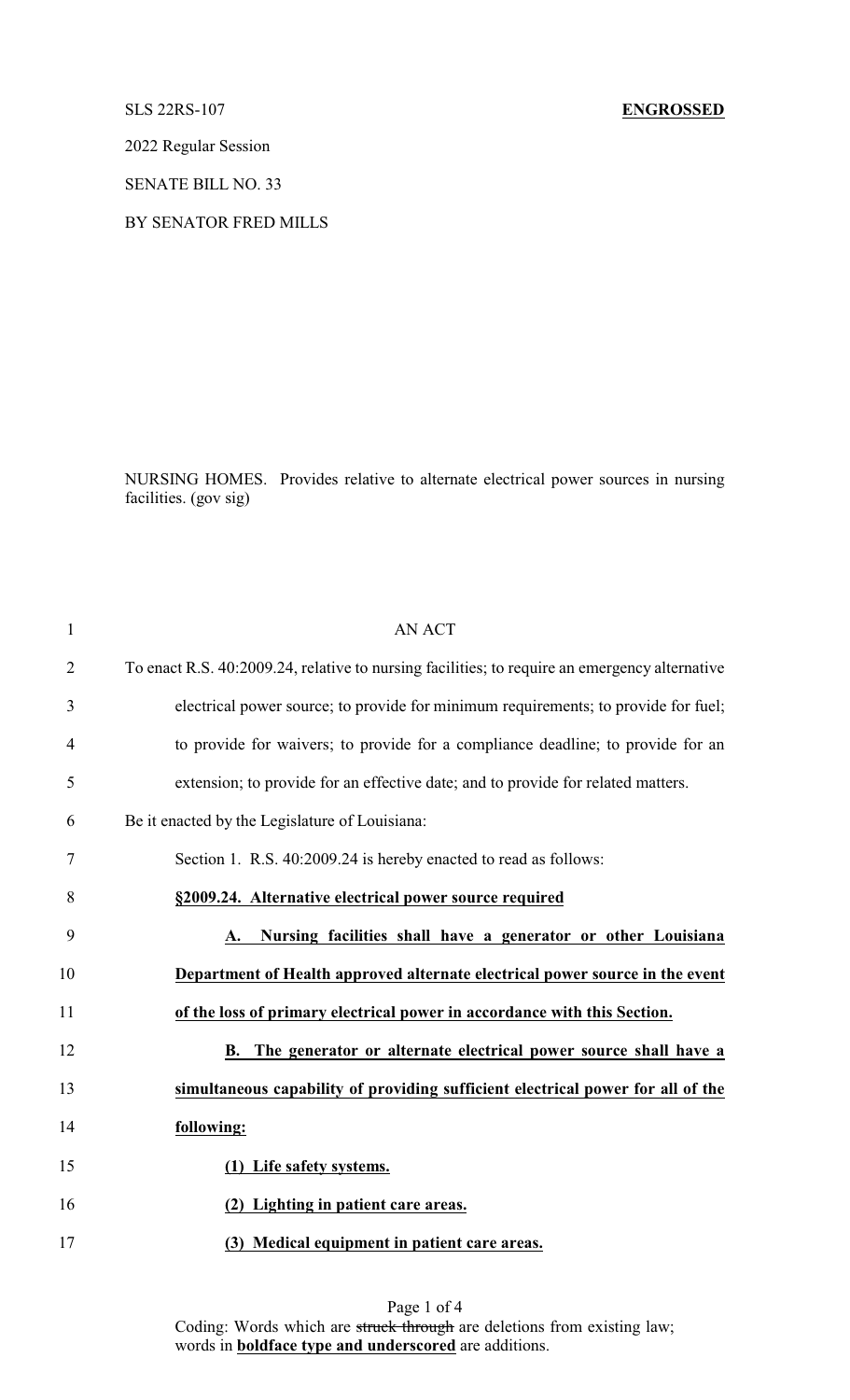| $\mathbf{1}$   | (4) Electrical components of the approved potable water system.                    |
|----------------|------------------------------------------------------------------------------------|
| $\overline{2}$ | (5) Electrical components of the approved sewer systems.                           |
| 3              | Operation of the nursing facility's medication dispensing and<br>(6)               |
| $\overline{4}$ | medication refrigeration systems.                                                  |
| 5              | (7) Operation of the nursing facility's dietary services and related               |
| 6              | refrigeration.                                                                     |
| $\tau$         | (8) Operation of the nursing facility's laundry services.                          |
| 8              | $(9)(a)$ For nursing facilities built or whose construction plans have been        |
| 9              | approved by the department prior to August 1, 2022, HVAC systems or                |
| 10             | portions of systems required to maintain a safe indoor temperature to be           |
| 11             | powered at a minimum fifty percent of the air conditioning systems and fifty       |
| 12             | percent of the heating systems in the facility.                                    |
| 13             | (b) For nursing facilities approved for construction and built on or after         |
| 14             | August 1, 2022, HVAC systems or portions of systems required to maintain a         |
| 15             | safe indoor temperature to be powered at a minimum ninety percent of the air       |
| 16             | conditioning systems and ninety percent of the heating systems in the facility.    |
| 17             | C.(1) The generator or alternate electrical power source shall be                  |
| 18             | permanently installed onsite at the nursing facility and shall have fuel stored    |
| 19             | onsite at the nursing facility or delivered prior to the emergency event, in the   |
| 20             | following quantities:                                                              |
| 21             | (a) For nursing facilities built or whose construction plans have been             |
| 22             | approved by the department prior to August 1, 2022, an amount sufficient to        |
| 23             | operate the generator or alternative electrical power source under full load for   |
| 24             | forty-eight hours.                                                                 |
| 25             | (b) For nursing facilities approved for construction and built on or after         |
| 26             | August 1, 2022, an amount sufficient to operate the generator or alternative       |
| 27             | electrical power source under full load for seventy-two hours.                     |
| 28             | Natural gas is an allowable fuel source and meets the onsite fuel<br>(2)           |
| 29             | requirement if there is an onsite propane tank sufficient in size to meet the fuel |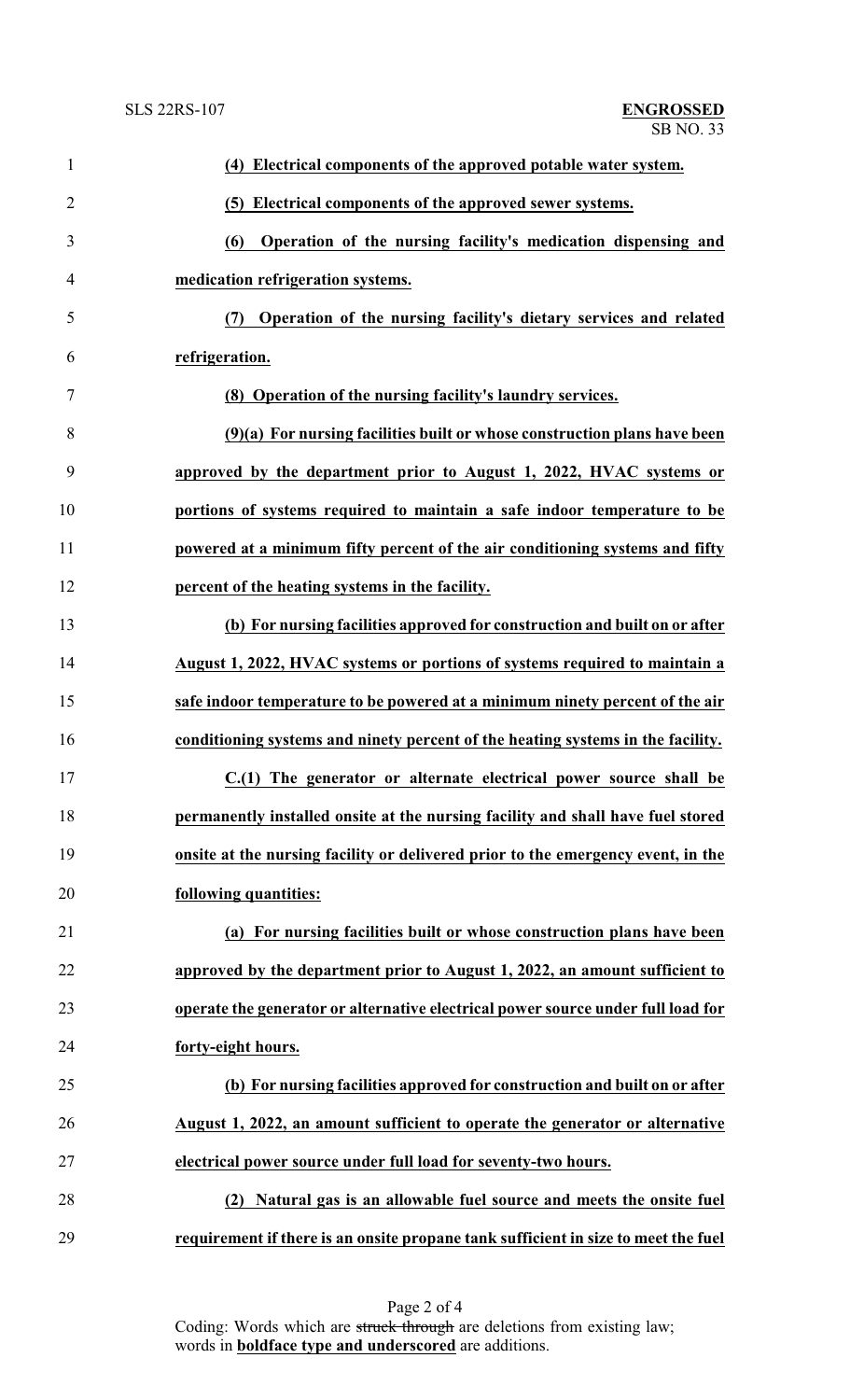**requirements provided for in this Section. D. Each nursing facility shall have fuel delivery agreements in place that will extend the uninterrupted operation ofthe generator or alternative electrical power source under full load to a total period of one hundred sixty-eight hours for a single emergency event. Nursing facilities may interrupt operation of the generator or alternative electrical power source to conduct routinemaintenance as recommended by manufacturer's specifications. E.(1) For nursing facilities built or whose construction plans have been approved by the department prior to August 1, 2022, the Louisiana Department of Health may provide a waiver for the permanently installed generator or alternative electrical power source required by this Section if it is determined that there is not sufficient physical space available or a governmental ordinance exists that makes it impossible to place a generator or alternative electrical power source and the fuel required by this Section on the premises of the nursing facility. (2) Each nursing facility which receives a waiver pursuant to this Subsection shall annually submit to the department for review and approval a plan to provide for the health and safety of the facility's residents in the event of power loss. The annual plan may incorporate but is not limited to mobile generators, chillers, or evacuation. F. Nursing facilities shall meet the requirements of this Section no later than June 30, 2023. The department may grant a one-time extension, not to exceed six months, upon written application by a nursing facility that compliance with this Section has been delayed due to extraordinary and unforeseen circumstances. No extension shall be granted if the nursing facility fails to provide sufficient evidence of substantial compliance or good faith efforts to comply with the requirement deadline provided for in this Subsection.** Section 2. This Act shall become effective upon signature by the governor or, if not signed by the governor, upon expiration of the time for bills to become law without signature